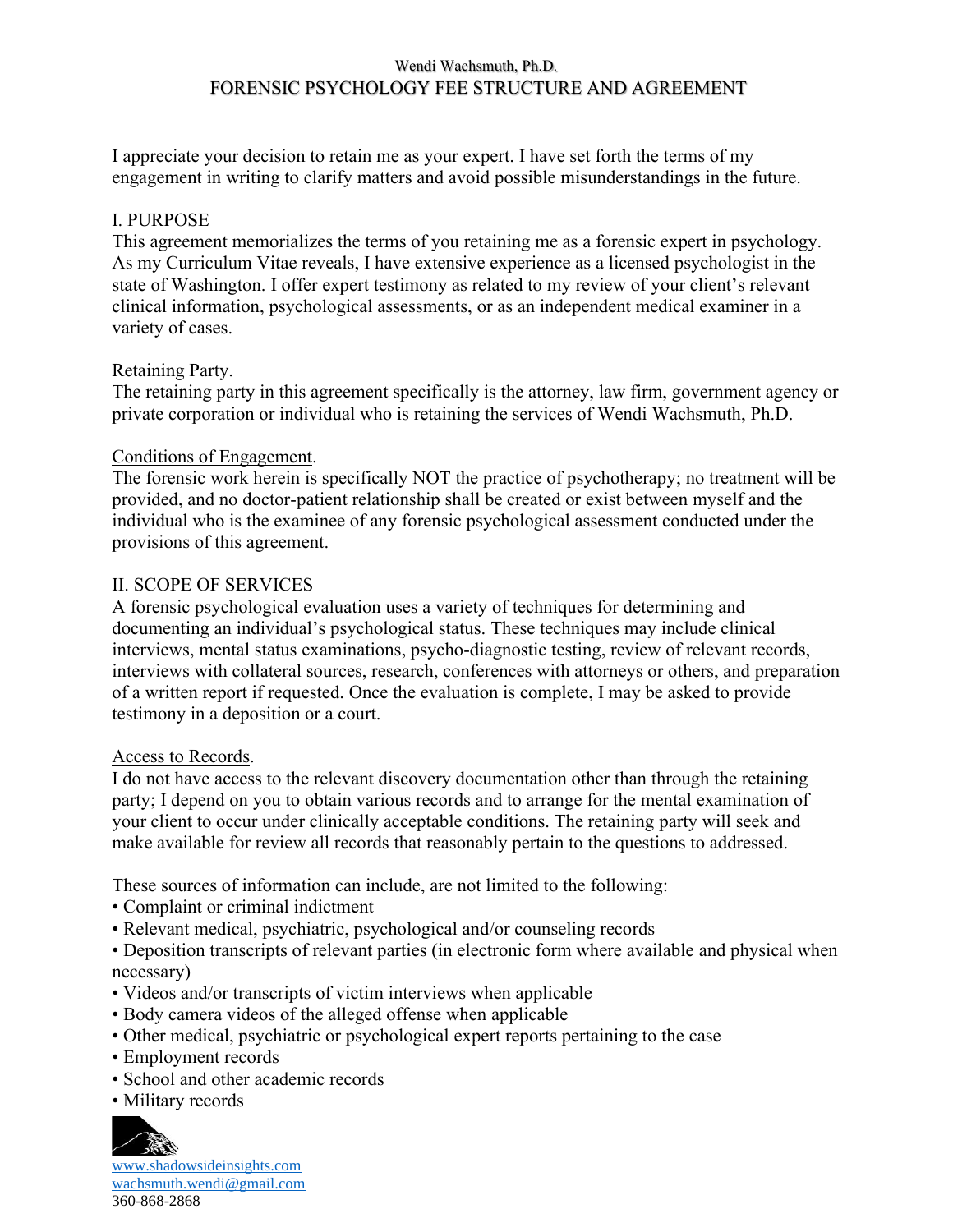#### Wendi Wachsmuth, Ph.D.

# FORENSIC PSYCHOLOGY FEE STRUCTURE AND AGREEMENT

• Police, local, state and/or federal incarceration records

• History of criminal charges as maintained in the Judicial Information System, National Crime Information Center and any relevant state-specific and international criminal database

• Complaints and any expert reports and deposition transcripts from any prior, relevant litigation,

• The raw data of psychological testing should be requested from all treating mental health professionals as well as from any expert who has performed a psychological assessment that included psychological testing

## Mental Examination.

All arrangements needed to meet with your client or otherwise interview your client will need to be arranged with your assistance. In some instances, a client will refuse to meet or speak with me, and an opinion may be rendered through collateral and document review. If such a review is requested, my fee will remain the same per hour as if I had been able to interview the client.

### Release of Records

On the occasion opposing counsel requests access to files relevant to my work for your client; I am ethically required to release these only to the opposing counsel's retained expert witness, if that expert has training in the interpretation of the work product (i.e. testing data, notes taken). Although your client is not my patient, I am ethically required to protect their confidentiality, and request a court-issued subpoena for my records.

## III. LOCATION OF SERVICES

In order to secure clearance to enter detention facilities, please allow for the time required for the relevant agency to process requested information from me.

## IV. FEE AGREEMENT

Psychological Evaluation. Forensic assessment, evaluation, and record review are billed at a rate of \$300 per hour.

## Deposition and Courtroom Testimony.

For depositions or courtroom testimony, I bill \$350 per hour. In the case a court date or deposition is cancelled, with more than 72 hours' notice, the fee will be waived. If the cancellation is within 72 hours, a fee of \$300 will remain as due.

## Travel Time.

All travel to and from court proceedings, depositions and psychological evaluations *greater than 50 miles* is billed at \$100 per hour. In the case an overnight stay is necessary to provide services, you will reimburse my lodging and meal costs equivalent to the current rates in the states in which the services occur. If flight is necessary, my office will make the flight arrangements and you will reimburse me.

#### Communications.

All communications beyond our initial contact, whether over the phone or in person, are considered billable time and are charged at the rate of \$300 per hour in 15-minute increments.



[www.shadowsideinsights.com](http://www.shadowsideinsights.com/) [wachsmuth.wendi@gmail.com](mailto:wachsmuth.wendi@gmail.com) 360-868-2868